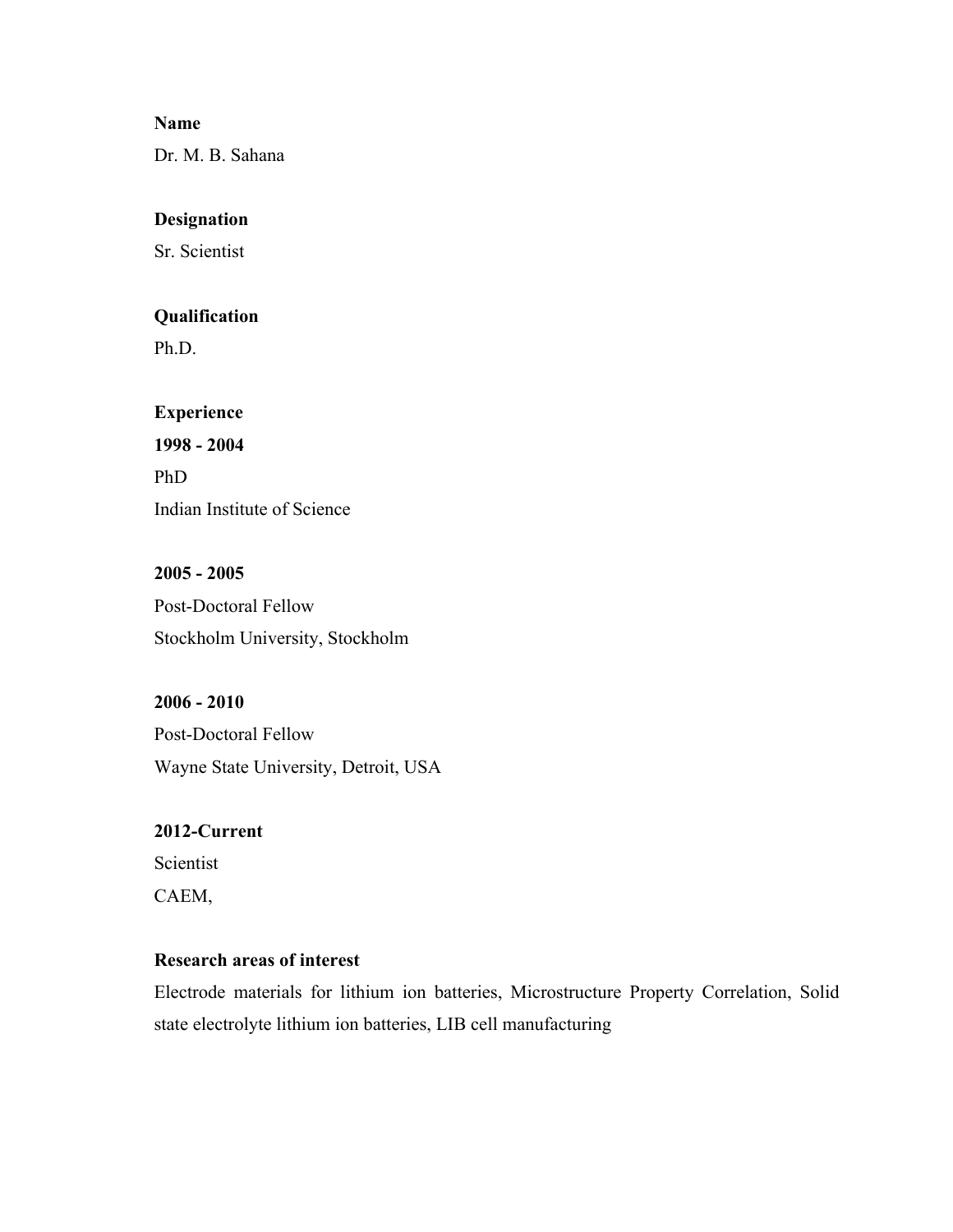**Patent:** " A process for in-situ carbon coating on alkali transition metal oxide" Patent Application No. 201611007461, Date of filing: March 03, 2016, Inventor details: M. B. Sahana, S. Vasu, M. Sathiya, and R. Gopalan **Funded Project as principle invesitigator**

1. High voltage carbon encapsulated-graded  $Lim_{2}O_{4}:LinNi_{1-x-y}Co_{x}Al_{y}O_{2}$  cathodes for rechargeable Li-ion pouch cells DST: 64.73 lakh 2018- 2021

### **PhD Supervised**

- 1. "Structure and electrochemical property correlation of nano micro hierarchical structured  $\text{LiNi}_{1-x}$ Co<sub>x</sub>Al<sub>y</sub>O<sub>2</sub>" N. Sasikala Department of Metallurgical and Materials Engineering, IIT Madras.
- 2. **Enhancement of cycle life of li-ion battery by in-situ carbon encapsulation on layered oxide based cathode materials S. Vasu,** Department of Metallurgical and Materials Engineering, IIT Madras.

## **Academic projects guided/ongoing**

- 1. Optimization of composition of the anode for lithium ion batteries" Sreethika K.H M.Sc Physics 2018
- 2. Synthesis of Oxide-based Solid Electrolyte  $Li_4SiO_4$ ,  $Li_{4-x}Si_{1-x}Al_xO_4$  and  $Li_{4-x}Si_{1-x}P_xO_4$ Rajanarayanan M.Tech Nano science and Technology 2019
- 3. Investigation into the fabrication of Hybrid solid electrolyte for lithium ion battery G Ebenezer Prasanna , Integrated MSc. 2019
- 4. Optimization of electrode coating for LiNi1-x-yCoxAlyO2 pouch cell fabrication Rany Selvam S B Tech in ceramic technology, 2018
- 5. Effect of particle size and composition on electrochemical performance of graphite anodes, Parvathavarthini A and Sandhiya . N M.Sc. Physics 2018
- 6. Optimization of pH during co-precipitation of LiNi1-x-yCoxAly(OH)2 layered double hydroxide synthesis; precursor for LiNi1-x-yCoxAlyO2, Lincy A M. Tech 2017
- 7. Synthesis and Investigation on Li-rich cathode materials for enhanced Li-ion batteries performance national Post Doctoral Fellow (SERB-DST) 2017
- 8. Investigation of Influence of reology of electrode slurry on electrochemical properties of LIB, K. Kumari, Ongoing PhD registerd at IIT Bombay
- 9. LiNi1-x-yCoxMnyO2 and LiMn2-xNixO4 composite cathode electrodes for lithium ion battery for electric vehicle application

### **List of publications**

**1.** Comprehensive effort on electrode slurry preparation for better [electrochemical](https://www.sciencedirect.com/science/article/pii/S0378775320311411) [performance](https://www.sciencedirect.com/science/article/pii/S0378775320311411) of LiFePO<sub>[4](https://www.sciencedirect.com/science/article/pii/S0378775320311411)</sub> [battery](https://www.sciencedirect.com/science/article/pii/S0378775320311411) Kumari Konda, Sahana B. Moodakare, P. Logesh Kumar, Manjusha Battabyal, Jyoti R. Seth, Vinay A. Juvekar, Raghavan Gopalan, Journal of power sources, 480 (2020) 228837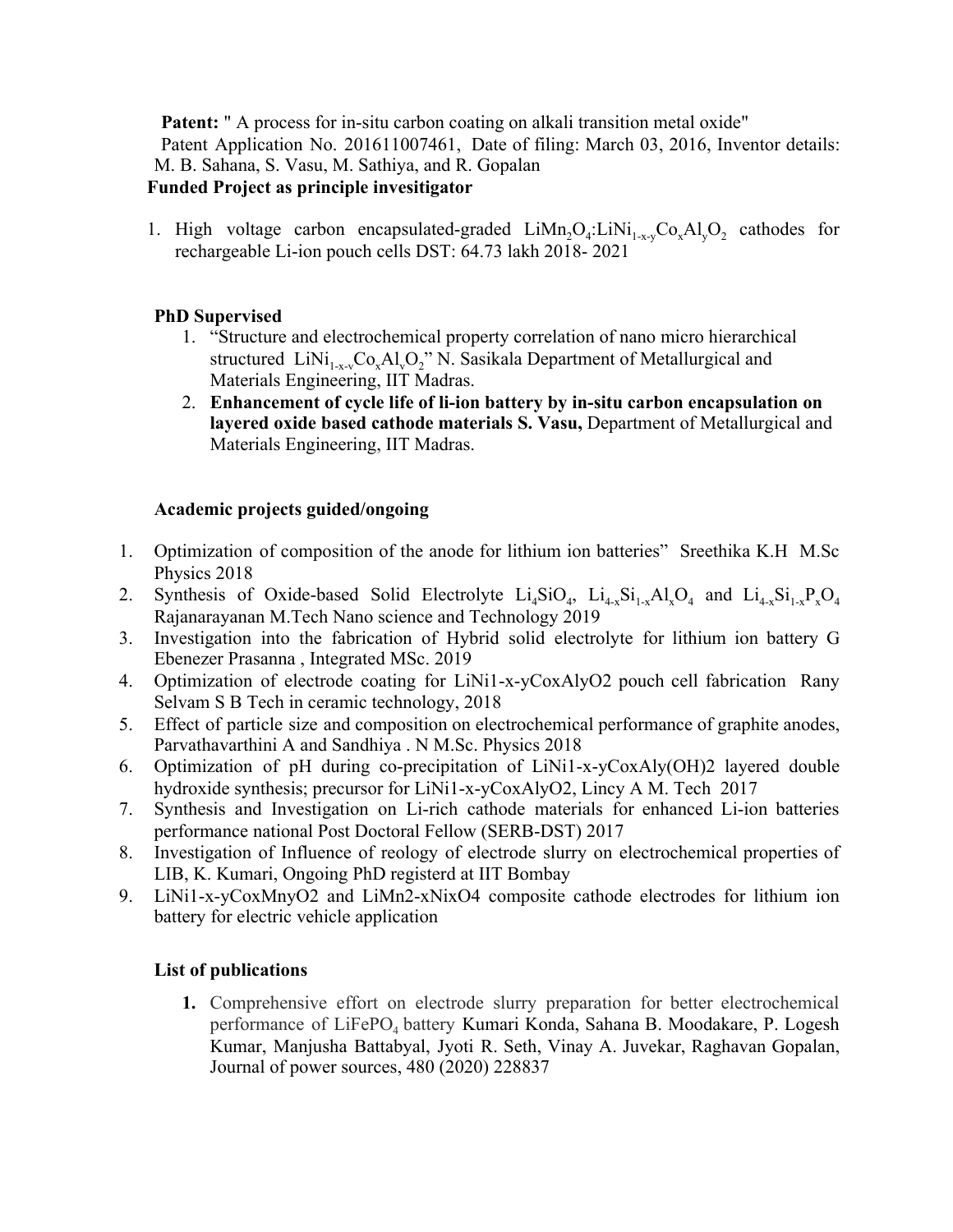- **2.** Concentration Gradient-Driven Aluminum Diffusion in a Single-Step Coprecipitation of a Compositionally Graded Precursor for  $\text{LiNi}_{0.8}\text{Co}_{0.135}\text{Al}_{0.065}\text{O}_2$  with Mitigated Irreversibility of H2  $\leftrightarrow$  H3 Phase Transition, Sasikala Natarajan, Sahana B. Moodakare**,** Prathap Haridoss and Raghavan Gopalan, *ACS Appl. Mater. Interfaces* 2020, 12, 31, 34959–34970
- **3.** Infrared Spectroscopy Signatures of Aluminum Segregation and Partial Oxygen Substitution by Sulfur in  $LiNi_{0.8}Co_{0.15}Al_{0.05}O_2$  N. Sasiakala, M. B. Sahana, S. Vasu, P. Haridoss, and R. Gopalan, *ACS Appl. Energy Mater.*, 2018, *1* (6), pp 2536–2545
- **4.** High temperature magnetic studies on  $Bi_{1-x}Ca_xFe_{1-y}Ti_yO_{3-\delta}$  nanoparticles: Observation of Hopkinson-like effect above  $T_N$ , PSV Mocherla, D Prabhu, MB Sahana, NY Hebalkar, R Gopalan, MS Ramachandra Rao, C Sudakar, Journal of Applied Physics 124 (7), 073904
- **5.** In-situ carbon encapsulation of LiNi1/3Co1/3Mn1/3O2 using pillared ethylene glycol trapped in the metal hydroxide interlayers for enhanced cyclic stability S Vasu, **M. B Sahana**, C Sudakar, R Gopalan, G Sundararajan Electrochimica Acta 251, 363-377
- **6.** Microstrain engineered magnetic properties in  $Bi_{1-x}Ca_xFe_{1-y}Ti_vO_{3-\delta}$  nanoparticles: deviation from Néel's 1/d size-dependent magnetization behaviour, Pavana S. V Mocherla, **M. B Sahana,** R. Gopalan, M.S Ramachandra Rao, B. R. K Nanda, C. Sudakar, Materials Research Express 4 (10), 106106, 2017
- 7. Raman spectral signature of Mn-rich nanoscale phase segregations in carbon free

 $LiFe<sub>1-x</sub>Mn<sub>x</sub>PO<sub>4</sub>$  prepared by hydrothermal technique,

**M. B. Sahana,** S. Vasu, N. Sasikala, S. Anandan, H. Sepehri-Amin, C. Sudakar and R. Gopalana, RSC Adv., 4, 2014, 64429

8. Quantum confinement effects and band gap engineering of SnO<sub>2</sub> nanocrystals in a MgO matrix

**M.B. Sahana**, C. Sudakar, A. Dixit, J.S. Thakur, R. Naik, V.M. Naik,

*Acta Materialia,* 60(3) 2012, 1072-1078.

9. Nanostructured high specific capacity C-LiFePO<sub>4</sub> cathode material for lithium-ion batteries

K. Bazzi, K.S Dhindsa, A. Dixit, **M.B. Sahana**, C. Sudakar, M. Nazri, ZX.Zhou, P. Vaishnava, V.M Naik, G.A. Nazri, R. Naik,

*J. Mater. Res.* (2012), 424-430.

10. Regulation of Polar Peptidoglycan Biosynthesis by Wag31 Phosphorylation in Mycobacteria

C. Jani, H. Eoh, JJ Lee, K Hamasha, **M.B. Sahana**, J.S. Han, S. Nyayapathy, J.Y. Lee, J.W Suh, S.H. Lee, S.J Rehse, D.C. Crick, C.M. Kang,

 *BMC Microbiology* 10 Art No. 327, ( 2010).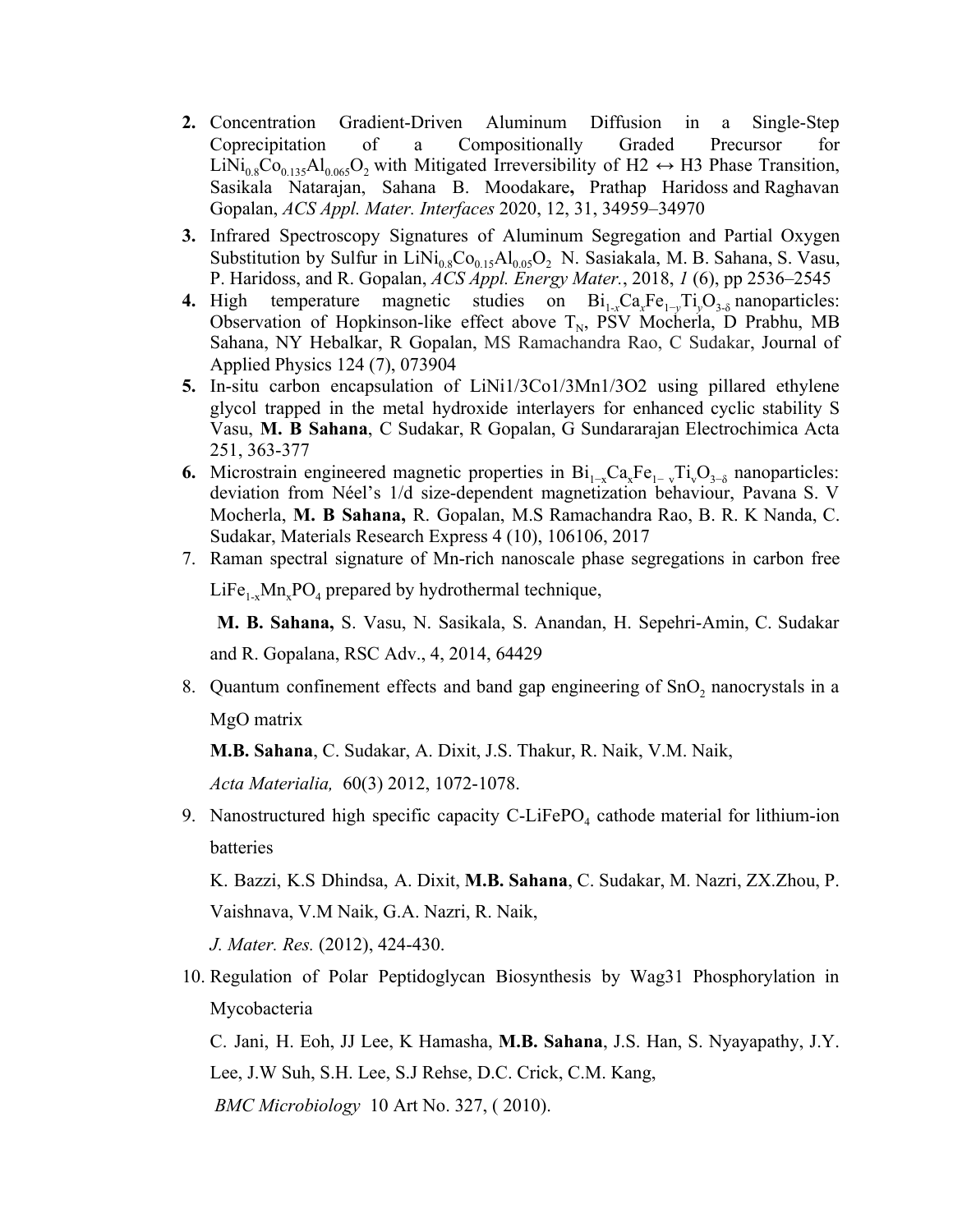11. The effect of Wag31 phosphorylation on the cells and the cell envelope fraction of wild-type and conditional mutants of Mycobacterium smegmatis studied by visible-wavelength Raman spectroscopy,

K. Hamasha, **M.B. Sahana**, C. Jani, S. Nyayapathy, C.M Kang, and S. J. Rehse. *Biochemical and Biophysical Research communications*, (2010)

391, 664-668.

12. Coexistence of anion and cation vacancy defects in vacuum-annealed  $In_2O_3$  thin films,

C. Sudakar, A. Dixit, Sanjiv Kumar, **M.B. Sahana**, G. Lawes, R. Naik and V.M. Naik,

*Scripta Materialia* 62(2), 63 (2010).

- 13. The effect of titanium on the lithium intercalation capacity of  $V_2O_5$  thin films' **M.B. Sahana**, C. Sudakar, C. Thapa, V.M. Naik, G.W. Auner, R. Naik and K.R. Padmanabhan '*Thin Solid Films*, (2009), 24, 6642-6651.
- 14. Structural, magnetic, and electrical studies on polycrystalline transition metal doped  $BiFeO<sub>3</sub>$  thin films",

P. Kharel, S. Talebi, B. Ramachandran, A. Dixit, V.M. Naik, **M.B. Sahana**, C. Sudakar, R. Naik, M.S.R. Rao, G. Lawes,

*J. Phys. Cond. Matter.* (2009) 21 036001.

15. Band Gap Engineering by Tuning Particle Size and Crystallinity of  $\text{Sn}_{02}$ - $\text{F}_{e203}$ Nanocrystalline Composite Thin Films,

**M.B. Sahana**, C. Sudakar, G. Setzler, A. Dixit, J.S. Thakur, G. Lawes, R. Naik, V.M. Naik, and P.P. Vaishnava, *Applied Physics Letters*, (2008), 93(23), 231909/1-231909/3.

16. Guiding Of Highly-Charged Ions Through Insulating Nano-Capillaries,

R. Schuch, **M.B. Sahana**, I. L. Soroka, Gy.Vikor, R. T. Kumar, Z. Hongqiang, A. Johansson and P. Skog,

*Canadian journal of physics*, (2008), 86, 327-330.

17. Influence of the stoichiometry of  $V_2O_5$  thin films on electrochemical properties, **M.B. Sahana**, C. Sudakar, G. Lawes, V.M. Naik, Ron Baird, G.W. Auner, K. R. Padmanabhan, and R.Naik,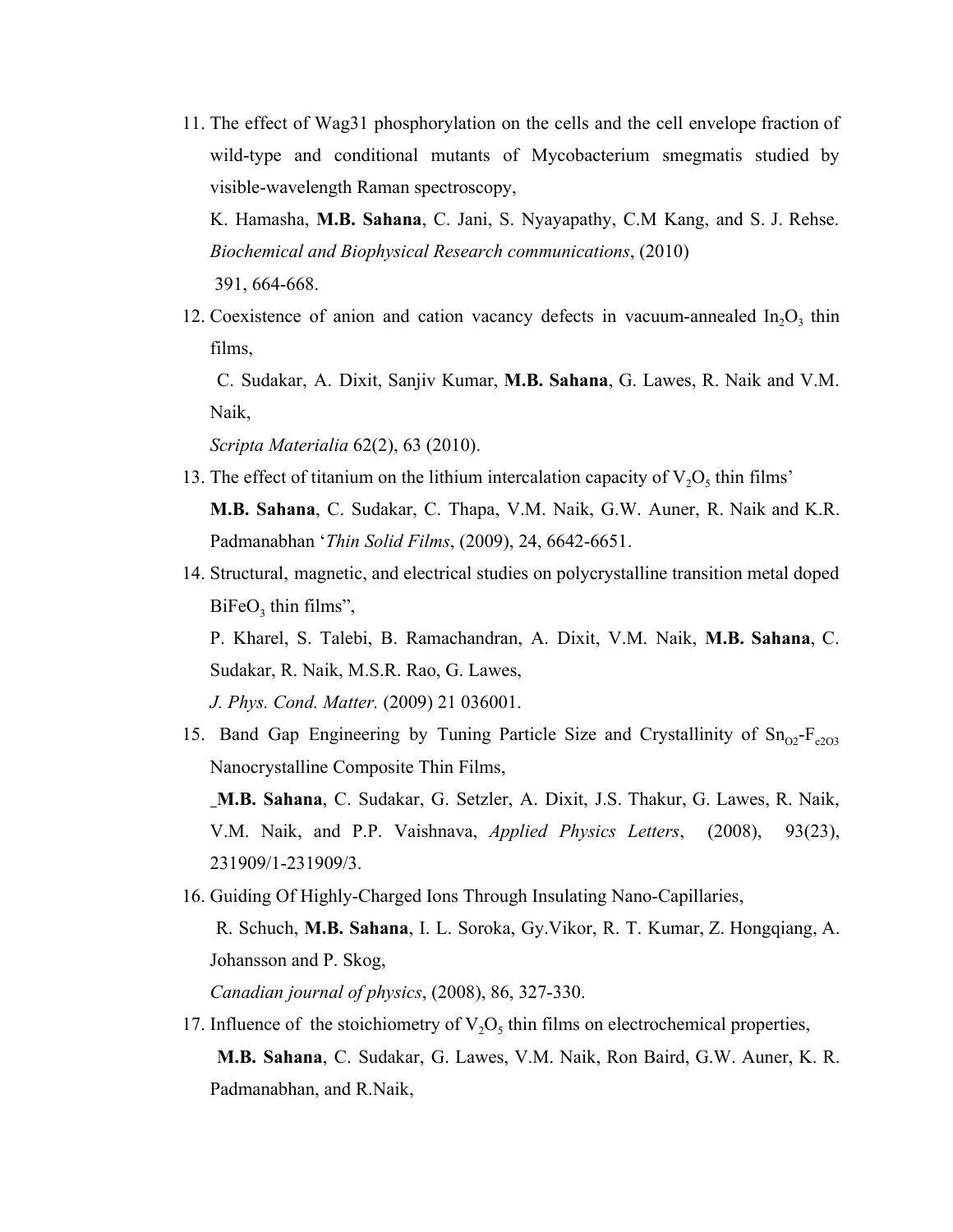*Materials Science and Engineering B*, (2007), 143 42-50.

18. Ion implantation and ion beam analysis of MOD deposited oxide films,

X. Marko, P. Talagala, **M.B. Sahana**, R. Naik, K.R .Padmanabhan, C. P. Marques, E. Alves, Nuclear Instruments & Methods in Physics Research, Section B: *Beam Interactions with Materials and Atoms* , (2007), 261, 456-460.

- 19. Guiding of highly charged ions by highly ordered  $SiO<sub>2</sub>$  nanocapillarie **M.B. Sahana**, P. Skog, Gy. Vikor, R. T. Rajendra Kumar, R. Schuch, Physical Review A: *Atomic, Molecular, and Optical Pysics* , (2006), 73, 040901/1-040901/4.
- 20. Metalorganic chemical vapor deposition of highly oriented thin film composites of  $V_2O_5$  and  $V_6O_{13}$ : Suppression of the metal-semiconductor transition in  $V_6O_{13}$  **M.B. Sahana**, S. A. Shivashankar, *Journal of Materials Research*, (2004), 19, 2859-2870.
- 21. Growth of nanowires of  $\beta$  -Na<sub>xV2O5</sub> by metalorganic chemical vapor deposition **M.B. Sahana**, S. A. Shivashankar, *Journal of Materials Chemistry*, (2003), 13, 2254-2260.
- 22. Phase transformation and semiconductor-metal transition in thin films of  $VO<sub>2</sub>$ deposited by low-pressure metalorganic chemical vapor deposition **M.B. Sahana**, G. N Subbanna, S.A Shivashankar, *Journal of Applied Physics*, 92, (2002),6495-6504.
- $23$ . Microstructure and properties of VO<sub>2</sub> thin films deposited by MOCVD from vanadyl acetylacetonate

**M.B. Sahana**, M.S. Dharmaprakash, S.A. Shivashankar,

*Journal of Materials Chemistry,* (2002), 12, 333-338.

24. Room temperature ferromagnetism in Cr-doped  $In_2O_3$  on high vacuum annealing of thin films and bulk sample

P. Kharel, C. Sudakar, **M.B. Sahana**, G. Lawes, R. Suryanarayanan, R.Naik, V. M. Naik, J*ournal of Applied Physics* (2007), 101, 09H117.

25. Time evolution of the microstructure of  $VO<sub>2</sub>(B)$  films deposited on glass by MOCVD'.

**M. B. Sahana**, G. N. Subbanna, and S. A.Shivashankar,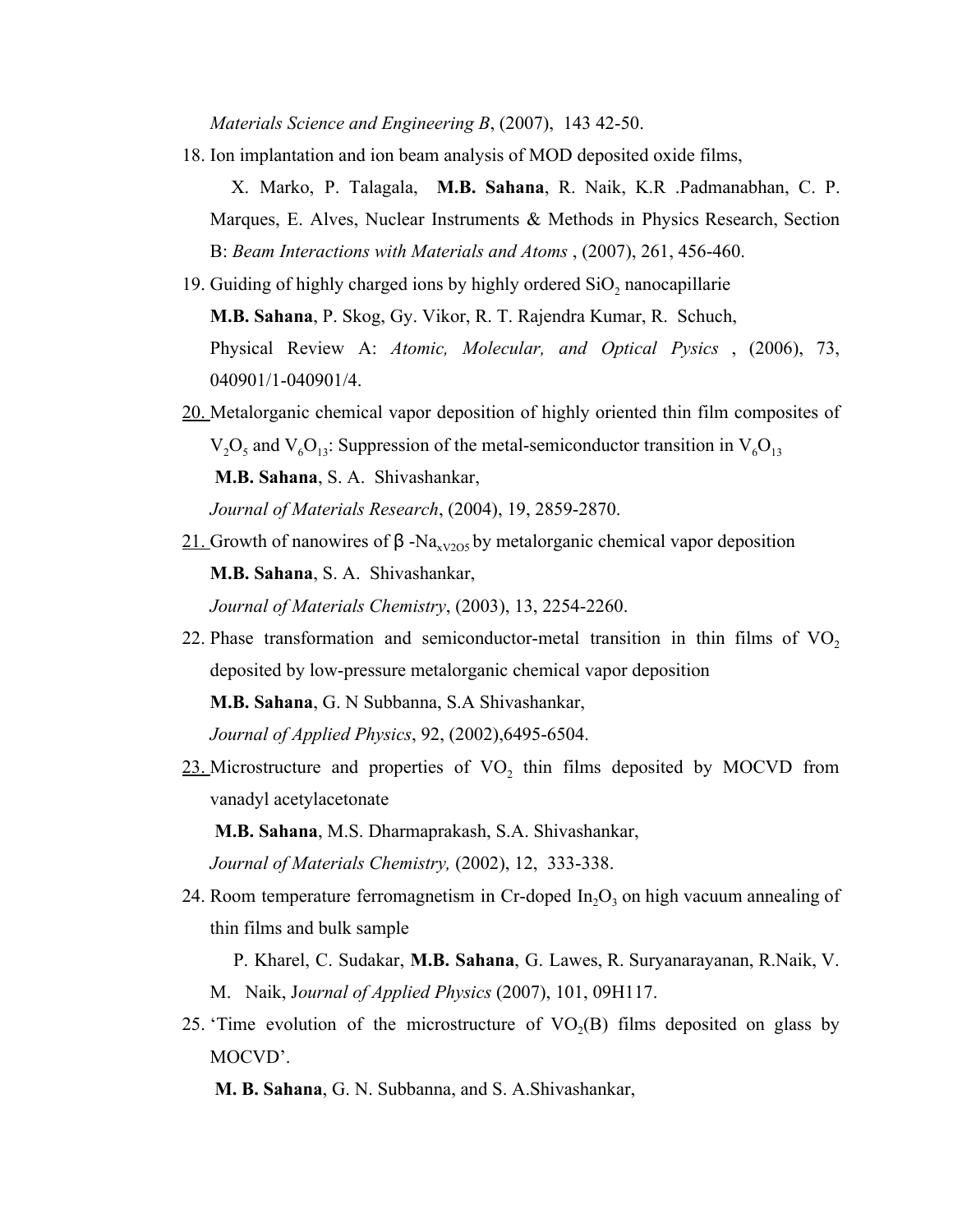*Mater. Research society symposium proceedings*, vol. 749, 2003, W.5.14,

26. 'Transmission of slow Ne7+ ions through nanocapillaries'

**M. B. Sahana**, P. Skog, Gy. Vikor, R.T. Rajendra kumar, and R. Schuch,

Book of Inv. Papers, *Intern. Conf. on Photonic, Electronic, and Atomic Collisions*,

#### **Annexure 2: Invited Seminar/Colloquia**

- **June 17-19, 2016** Indo-US Workshop on Analysis of Multiphysics Phenomena in Li-ion Cells. Indian Institute of Technology (IIT), Bombay India "Layered lithium - mixed transition metal oxide cathodes for lithium ion batteries"
- **Feb 19-22, 2015 7th IndoGFOE Symposium –, Agra, India** Batteries for Electric Vehicles: Present and Future
- **March 2015** *- VIT University, Vellore* **Na***tional conference on energy materials Lithium ion batteries*
- **December 17 2012** Workshop on Physics Education and Research, Department of Physics, Indian Institute of Technology Madras, Chennai " Physics of energy storage materials"
- **Feb 11, 2010 General Motors Global R&D centre, Mi, USA,** " Nanostrucutred Cathode materials for Lithium ion batteries"

**Nov 11, 2009 Department of Physics, Wayne State University, MI, USA,** "Structure property correlation of Cathode materials for Lithium ion batteries."

**Feb, 2007 Physics Department, Wayne State University**, **MI, USA,** "Guiding of Highly-charged Ions through Insulating Nanocapillaries"

**Dec 4, 2006 Physics Department, Western Michigan University**, Kalamazoo, MI, USA, "Guiding of Highly-charged Ions through Insulating Nanocapillaries"

**July 2005 XXIV ICPEAC 2005 Rosario ARGENTINA "**Special report: Transmission of slow  $Ne<sup>7+</sup>$  ions through nanocapillaries"

#### **Annexure 3: Presentation at Conference**

1. Oral presentation of the paper entitled Structure electrochemcial property correlation of carbon free Mn doped  $LiFePO<sub>4</sub>$  prepared by hydrothermal method"

**M. B. Sahana,** R. Prakash, T. Mohan, T. Rajappa, R. Gopalan, and G. Sundararajan, 2<sup>nd</sup> International Conference on Materials for Energy, EnMat II, Karlsrue/Germany from May 12-17, **2013** .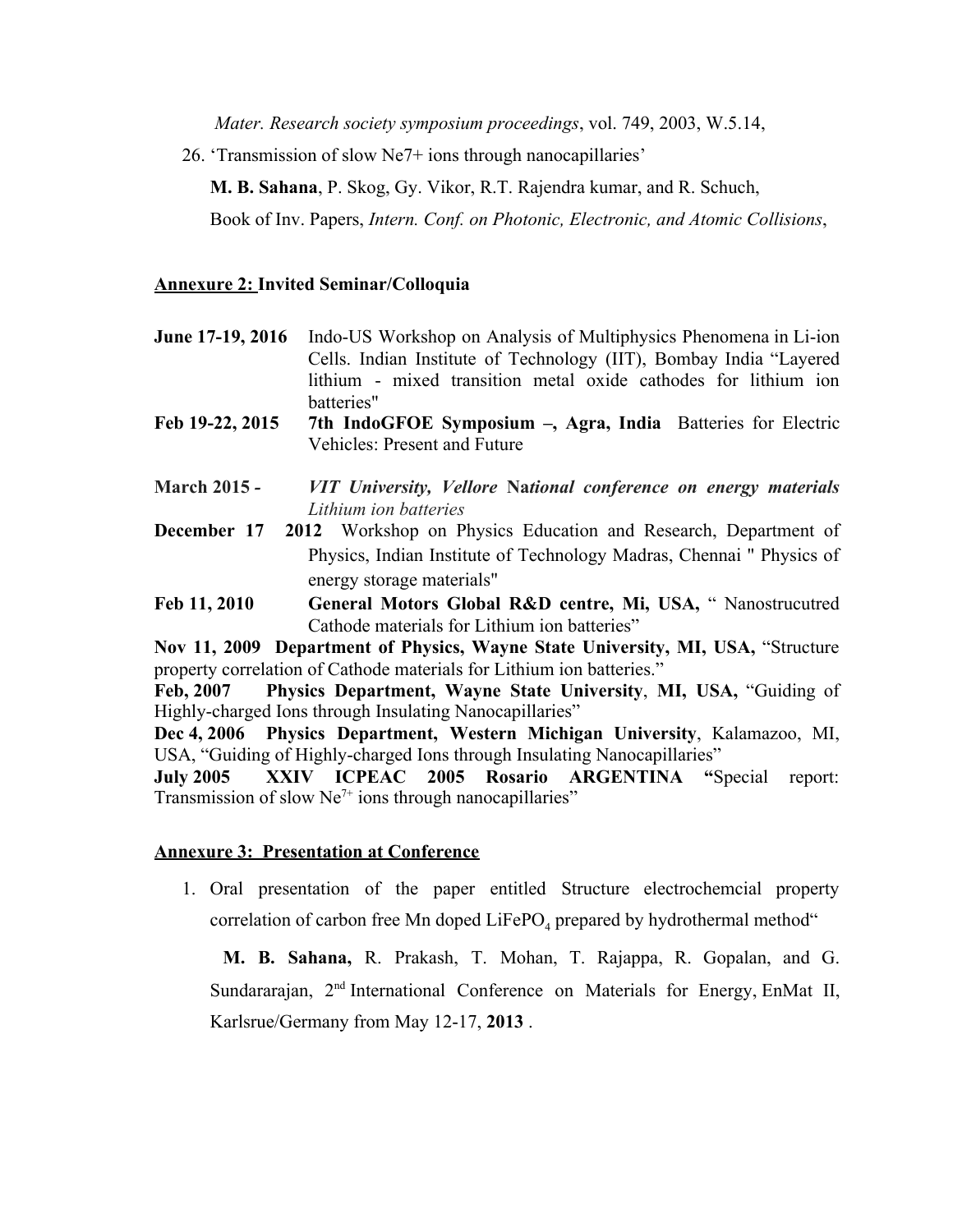- 2. Poster presentation of the paper entitled "Electrical and electrochemical characterization of nano-sized  $L$ iFePO<sub>4</sub> cathode materials synthesized by a lauric acid-based sol--gel method" Khadije Bazzi, Ambesh Dixit, **M. B. Sahana**, C. Sudakar, M. Nazri P. P. Vaishnava, V. Naik, G. A. Nazri, R. Naik American Physical Society Meeting, March 21-25, 2011, Dallas, Texas, USA
- 3. Oral presentation of the paper entitled "Quantum confinement effects in nanocrystals of  $SnO<sub>2</sub>$  in MgO matrix " **M.B. Sahana** C. Sudakar A. Dixit J.S. Thakur R. Naik V.M. Naik

American Physical Society Meeting, March 21-25,2011, Dallas, Texas, USA

- 4. Oral presentation of the paper entitled "Magnetic and spectroscopic characterization of C-LiFePO4nanoparticles for cathode material for Li ion batteries" Ambesh Dixit K. Bazzi **M.B. Sahana** C. Sudakar M. Nazri P.P. Vaishnava V. Naik V.K. Garg A.C. Oliveira G.A. Nazri, R. Naik American Physical Society Meeting, March 21-25,2011, Dallas, Texas, USA.
- 5. Oral presentation of the paper entitled "Structural and electrochromic properties of  $M_2(SO_4)_3$ , with  $M = (Cr, Fe, V)$  nanostructures prepared by template assisted electrodeposition method"

**M.B. Sahana**, Sudakar Chandran Ratna Naik Vaman Naik American Physical Society Meeting, Portland, March 15-19, 2010 Portland, USA

- 6. Poster presentation of the paper entitled "Structural, optical and electrochemical properties of SnO2−*x* thin films Rohan Bandekar, **M.B. Sahana**, Sudakar Chandran Ratna Naik, Vaman M. Naik,
- American Physical Society Meeting, Portland, March 15-19,2010 Portland, USA 7. Oral presentation of the paper entitled " Electrical and magnetic properties of BiFeO3-CoFe2O4nanotube composite" C. Sudakar, A. Dixit, **M.B. Sahana**, G. Lawes, R. Naik, V. M. Naik American Physical Society Meeting, Portland, March 15-19, 2010, Portland, USA
- 8. Oral presentation of the paper entitled ''Structural and electrochemical properties of  $V_2O_5$  and  $Ag_xV_2O_5$  nanowries prepared by template assisted method' **M.B. Sahana**, C. Sudakar, R. Naik, V.M. Naik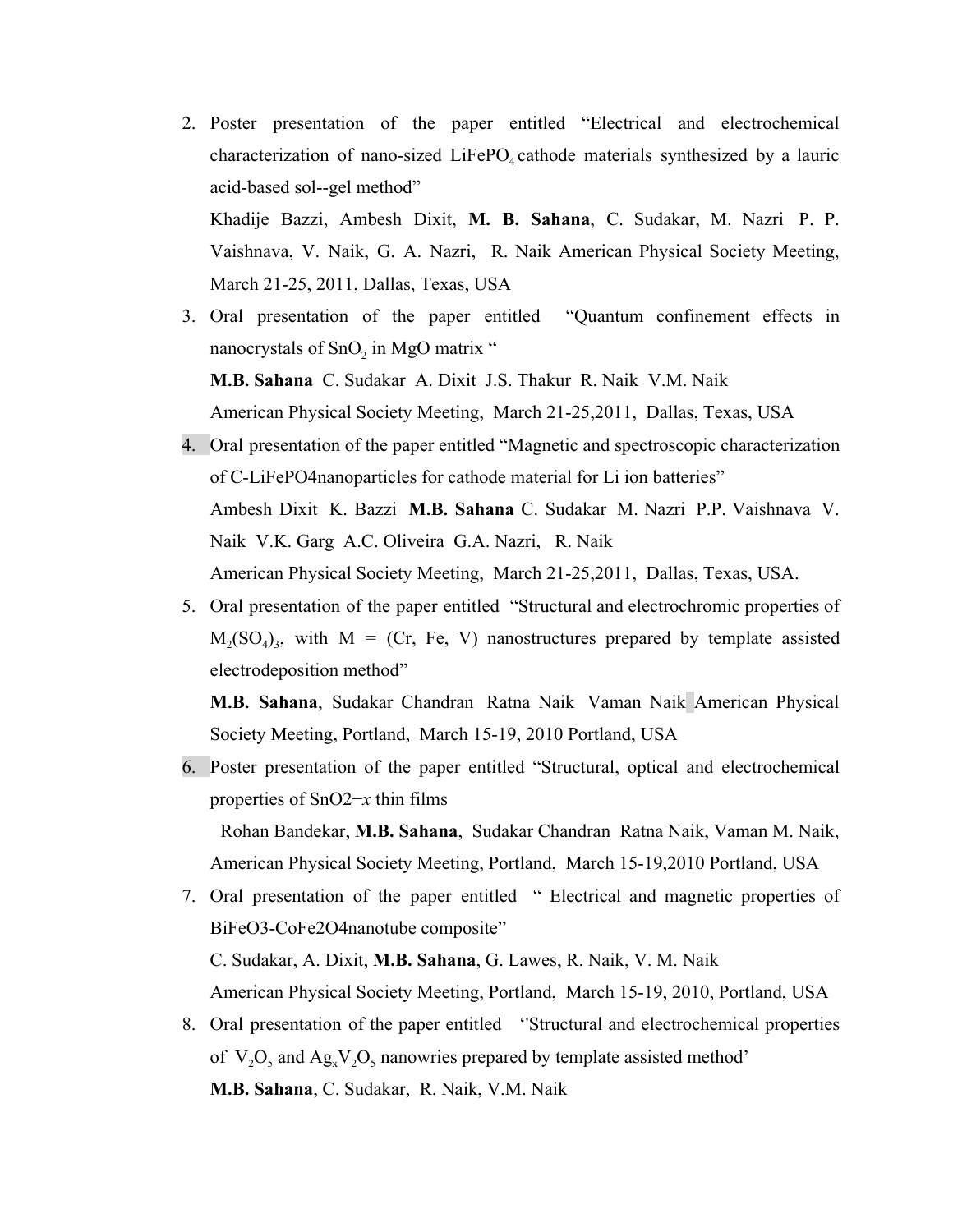American Physical Society Meeting, Portland, March 15-19, 2010, Portland, USA

- 9. Poster presentation of the paper entitled "Effect Of Oxygen Nonstoichiometry Of Electrochemical Properties Of  $V_2O_5$  Thin Films" **M.B. Sahana**, C. Sudakar, C. Thapa, G. Lawes, G.W. Auner K.R. Padmanabhan R. Naik, V.M. Naik American Physical Society Meeting, New Orleans, USA Mar 10-14, 2008
- 10. Poster presentation of the paper entitled "Influence of stoichiometry of V2O5 thin films on the electrochemical properties " **M.B. Sahana**, C. Sudakar, C. Thapa, G. Lawes, R. Baird, G.W. Auner K.R. Padmanabhan R. Naik, V.M. Naik American Physical Society Meeting, March 5-9, Denver, Colorado, USA
- 11. Oral presentation of the paper entitled "Synthesis and Characterization and Gas Sensing Properties of  $SnO2-xFe2O3(x = 0 to 1)$  Thin Films" G. Setzler

 C. Sudakar **M.B. Sahana** P.P. Vaishnava Ron Baird G.W. Auner G. Lawes R. Naik, V.M. Naik

American Physical Society Meeting, March 5-9, Denver, Colorado, USA

12. Oral presentation of the paper entitled *"*Influence of stoichiometry of  $V_2O_5$  thin films on the electrochemical properties" **M.B. Sahana**, G. Lawes, K. R. Padmanabhan, R. Naik, V.M Naik

20th International Conference on Raman Spectroscopy Yokohama, Japan, 20–25 Aug 2006.

13. Oral presentation of the paper entitled "Structural, Optical, and Electrochromic Properties of  $V_2O_5$  Thin Films"

**M.B. Sahana**, G. Lawes, K. R. Padmanabhan, R. Naik, V.M Naik American Physical Society Meeting, Baltimore,USA, Mar 13-17 2006

14. Oral presentation of the paper entitled "Structural, Optical, and Electrochromic Properties of  $V_2O_5$  Thin Films "

**M.B. Sahana**, G. Lawes, K. R. Padmanabhan, R. Naik, V.M Naik Spring meetings of Ohio Section of the American Physical Society (OSAPS) and the Michigan Section of the American Association of Physics Teachers (MAAPT), Detroit, Michigan, USA, March 31 to April 12006.